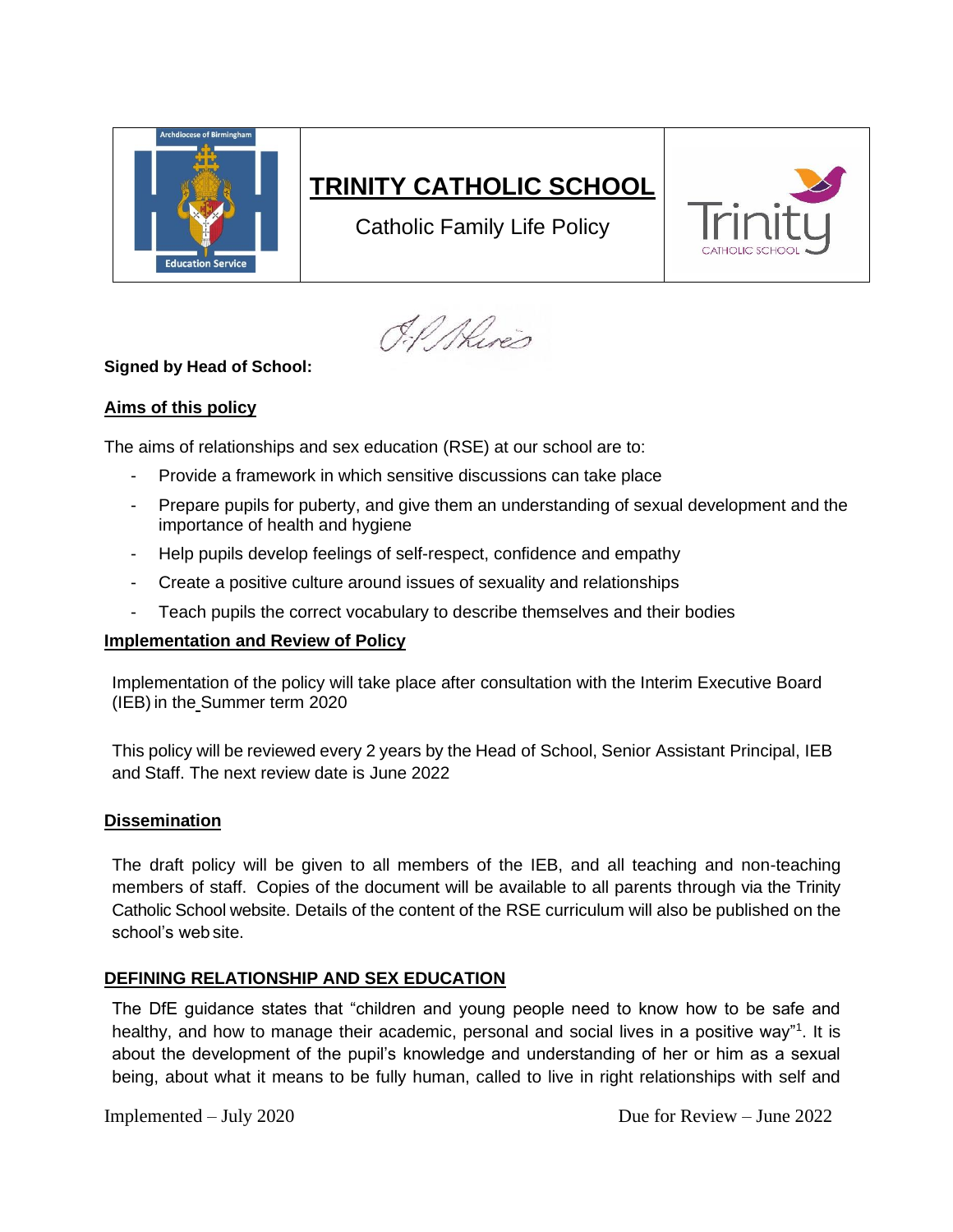others and being enabled to make moral decisions in conscience. In primary schools the focus should be on "teaching the fundamental building blocks and characteristics of positive relationships, with particular reference to friendships, family relationships, and relationships with other children and with adults.

This would include the topics of families and the people of who care for me, caring friendships, respectful relationships, online relationships and being safe. In Secondary schools RSE should "give young people the information they need to help them develop healthy, nurturing relationships of all kinds, not just intimate relationships. It should enable them to know what a healthy relationship looks like and what makes a good friend, a good colleague and a successful marriage or other type of committed relationship. It should also cover contraception, developing intimate relationships and resisting pressure to have sex (and not applying pressure)

# **STATUTORY CURRICULUM REQUIREMENTS**

We are legally required to teach those aspects of RSE which are statutory parts of National Curriculum Science. There is also a separate requirement for maintained secondary schools to teach about HIV, AIDS and sexually transmitted infections.

However, the reasons for our inclusion of RSE go further.

#### **RATIONALE**

# 'I HAVE COME THAT YOU MIGHT HAVE LIFE AND HAVE IT TO THE FULL'

#### (Jn.10.10**)**

We are involved in relationships and sex education precisely because of our Christian beliefs about God and about the human person. The belief in the unique dignity of the human person made in the image and likeness of God underpins the approach to all education in a Catholic school. Our approach to RSE therefore is rooted in the Catholic Church's teaching of the human person and presented in a positive framework of Christian ideals.

At the heart of the Christian life is the Trinity; Father, Son and Spirit in communion, united in loving relationship and embracing all people and all creation. As a consequence of the Christian belief that we are made in the image and likeness of God, gender and sexuality are seen as God's gift, reflect God's beauty, and share in the divine creativity. RSE, therefore, will be placed firmly within the context of relationship as it is there that sexuality grows and develops.

Following the guidance of the Bishops of England and Wales and as advocated by the DFE (and the Welsh Assembly Government) RSE will be firmly embedded in the PSHE framework as it is concerned with nurturing human wholeness and integral to the physical, spiritual, emotional, moral, social and intellectual development of pupils. It is centered on Christ's vision of being human as good news and will be positive and prudent, showing the potential for development, while enabling the dangers and risks involved to be understood and appreciated.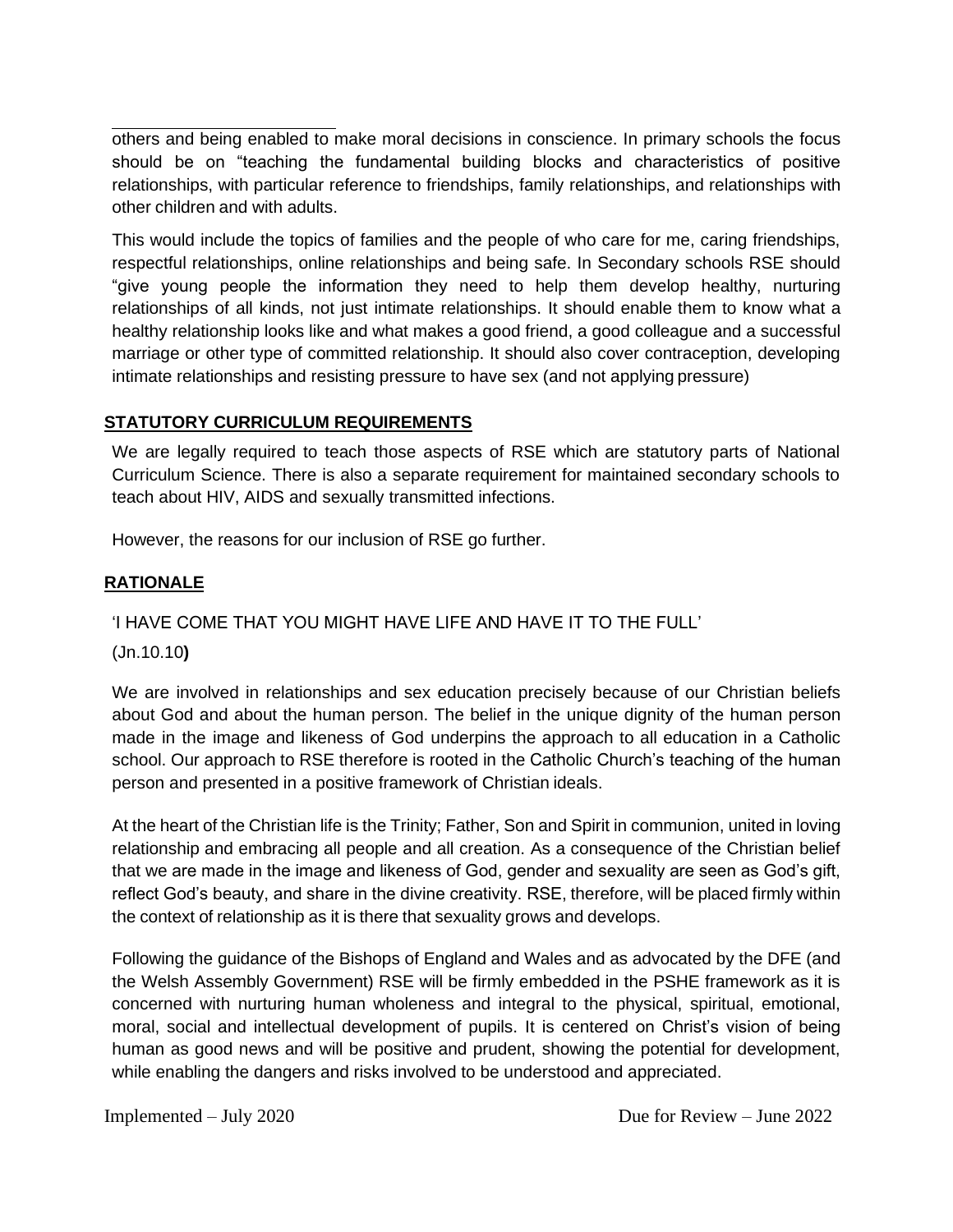All RSE will be in accordance with the Church's moral teaching. It will emphasise the central importance of marriage and the family whilst acknowledging that all pupils have a fundamental right to have their life respected whatever household they come from. It will also prepare pupils for life in modern Britain.

# **VALUES AND VIRTUES**

Our programme enshrines Catholic values relating to the importance of stable relationships, marriage and family life. It also promotes those virtues which are essential in responding to the God's call to love others with a proper respect for their dignity and the dignity of the human body. The following virtues will be explicitly explored and promoted: faithfulness, fruitfulness, chastity, integrity, prudence, mercy and compassion.

# **AIM OF RSE AND THE MISSION STATEMENT**

Our Mission Statement commits us to the education of the whole child (spiritual, physical, intellectual, moral, social, cultural, emotional) and we believe that RSE is an integral part of this education. Furthermore, our school aims state that we will endeavour to raise pupils' self-esteem, help them to grow in knowledge and understanding, recognise the value of all persons and develop caring and sensitive attitudes. It is in this context that we commit ourselves:

In partnership with parents, to provide children and young people with a "positive and prudent sexual education<sup>"4</sup> which is compatible with their physical, cognitive, psychological, and spiritual maturity, and rooted in a Catholic vision of education and the human person.

# **Objectives**

# *To develop the following attitudes and virtues:*

- reverence for the gift of human sexuality and fertility;
- respect for the dignity of every human being in their own person and in the person of others;
- joy in the goodness of the created world and their own bodily natures;
- responsibility for their own actions and a recognition of the impact of these on others;
- recognising and valuing their own sexual identity and that of others;
- celebrating the gift of life-long, self-giving love;
- recognising the importance of marriage and family life;
- fidelity in relationships.

# *To develop the following personal and social skills:*

• making sound judgements and good choices which have integrity, and which are respectful of the

individual's commitments;

- loving and being loved, and the ability to form friendships and loving, stable relationships free from exploitation, abuse and bullying;
- managing emotions within relationships, and when relationships break down, with confidence, sensitivity and dignity;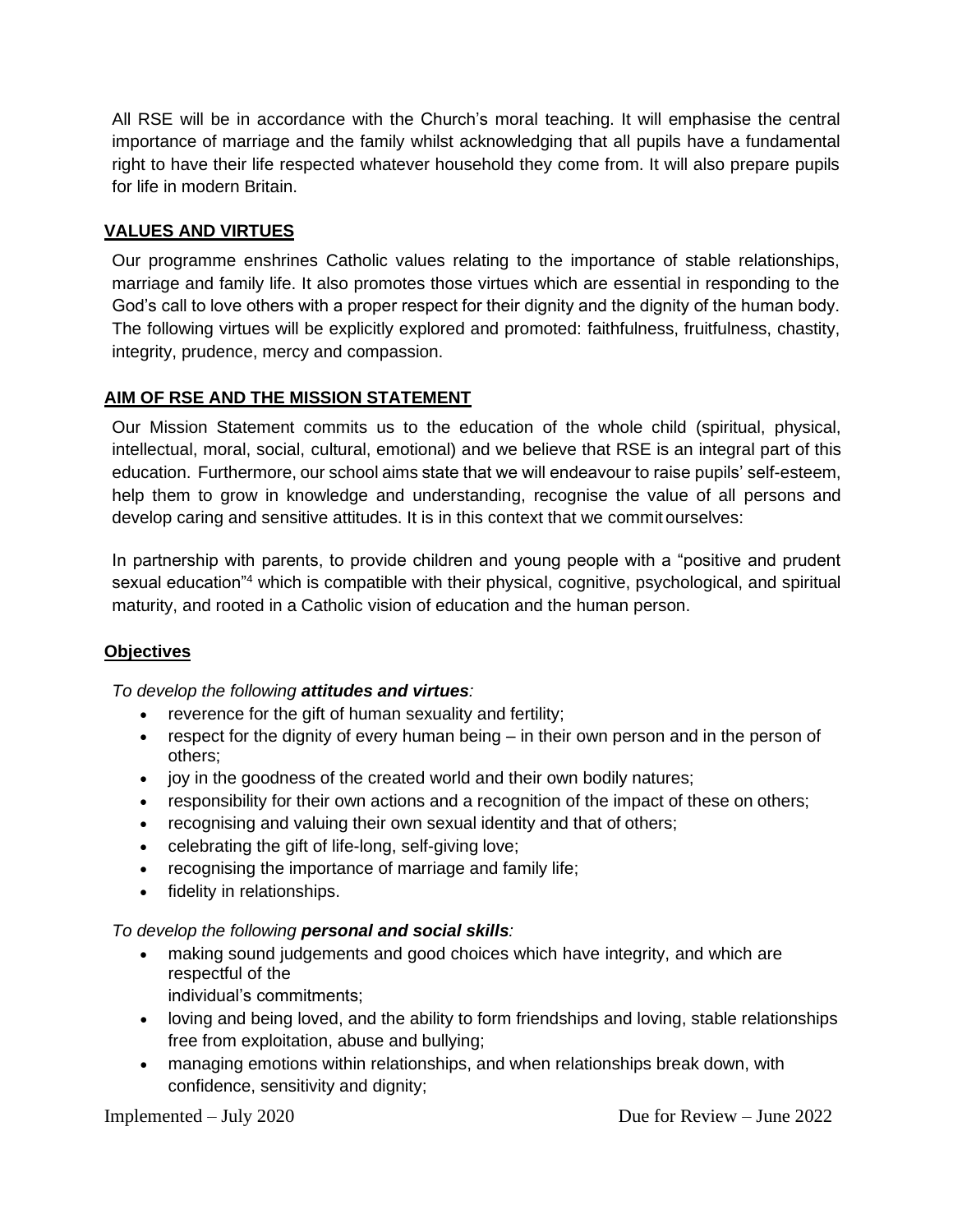- managing conflict positively, recognising the value of difference;
- cultivating humility, mercy and compassion, learning to forgive and be forgiven;
- developing self-esteem and confidence, demonstrating self-respect and empathy for others;
- building resilience and the ability to resist unwanted pressures, recognising the influence and impact of the media, internet and peer groups and so developing the ability to assess pressures and respond appropriately.
- being patient, delaying gratification and learning to recognise the appropriate stages in the development of relationships, and how to love chastely;
- assessing risks and managing behaviours in order to minimise the risk to health and personal integrity.

#### *To know and understand:*

- the Church's teaching on relationships and the nature and meaning of sexual love;
- the Church's teaching on marriage and the importance of marriage and family life;
- the centrality and importance of virtue in guiding human living and loving;
- the physical and psychological changes that accompany puberty;
- the facts about human reproduction, how love is expressed sexually and how sexual love plays an essential and sacred role in procreation;
- how to manage fertility in a way which is compatible with their stage of life, their own values and commitments, including an understanding of the difference between natural family planning and artificial contraception;
- how to keep themselves safe from sexually transmitted infections and how to avoid unintended pregnancy, including where to go for advice.

# **Outcomes**

# **INCLUSION AND DIFFERENTIATED LEARNING**

We will ensure RSE is sensitive to the different needs of individual pupils in respect to pupils' different abilities, levels of maturity and personal circumstances; for example, their own sexual orientation, faith or culture and is taught in a way that does not subject pupils to discrimination. Lessons will also help children to realise the nature and consequences of discrimination, teasing, bullying and aggressive behaviours (including cyber-bullying), use of prejudice-based language and how to respond and ask for help. (In looking at these questions, it is important to draw links to the school's Behaviour and Relationships Charter).

# **EQUALITIES OBLIGATIONS**

The governing body have wider responsibilities under the Equalities Act 2010 and will ensure that our school strives to do the best for all of the pupils, irrespective of disability, educational needs, race, nationality, ethnic or national origin, pregnancy, maternity, sex, gender identity, religion or sexual orientation or whether they are looked-after children.

# **BROAD CONTENT OF RSE**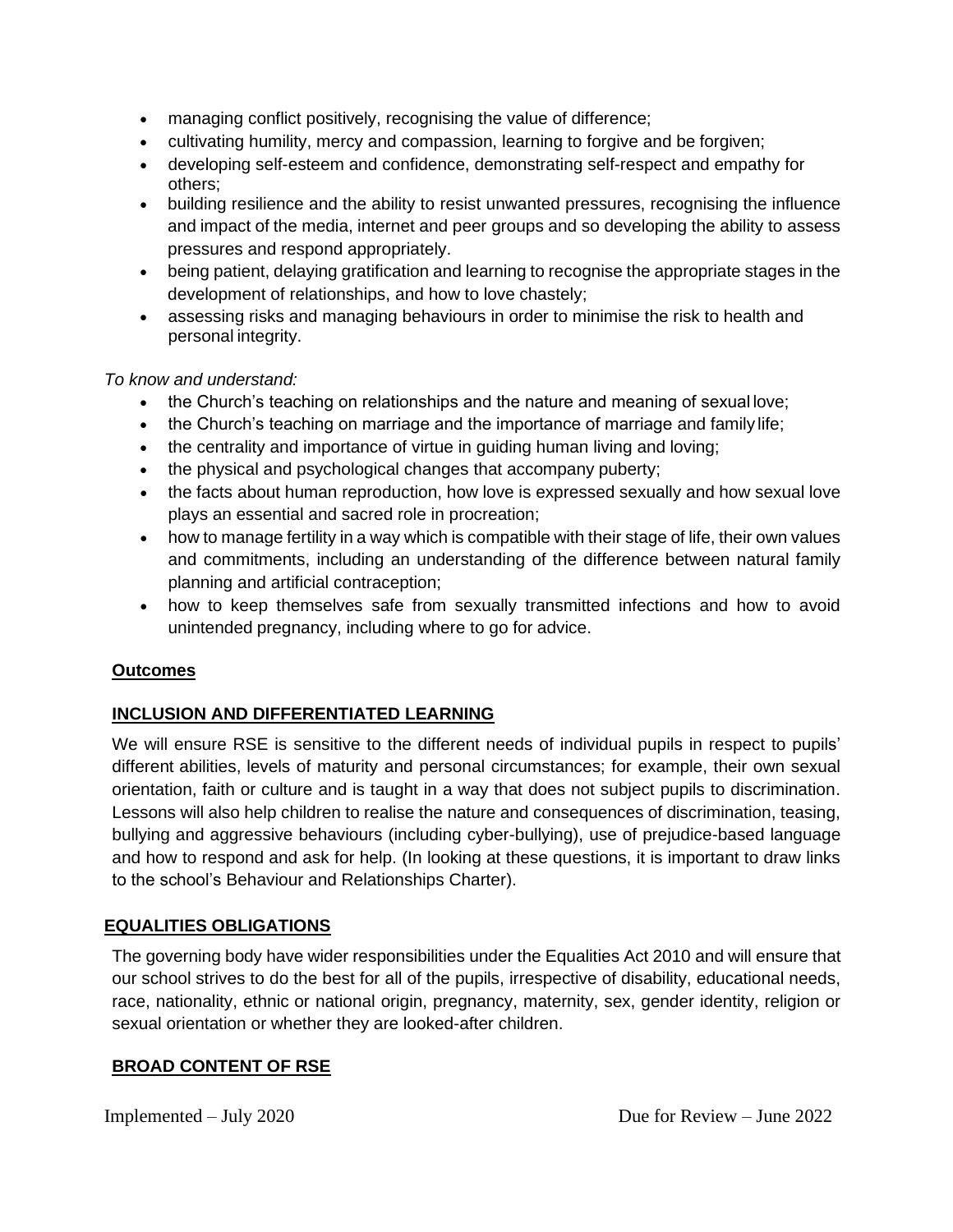Three aspects of RSE - attitudes and values, knowledge and understanding, and personal and social skills will be provided in three inter-related ways: the whole school / ethos dimension; a cross-curricular dimension and a specific relationships and sex curriculum.

Our curriculum covers KS3, KS4 and KS5 and is based on three core themes within which there will be broad overlap. It is adaptable to the age and ability of the pupils.

The three themes are:

• **Created and loved by God** (this explores the individual) The Christian imperative to love self, made in the image and likeness of God, shows an understanding of the importance of valuing and understanding oneself as the basis for personal relationships.

• **Created to love others** (this explores an individual's relationships with others) God is love. We are created out of love and for love. The command to love is the basis of all Christian morality.

**• Created to live in community** – local, national & global (this explores the individual's relationships with the wider world) Human beings are relational by nature and live in the wider community. Through our exchange with others, our mutual service and through dialogue, we attempt to proclaim and extend the Kingdom of God for the good of individuals and the good of society.

Each theme covers the core strands of 'Education in Virtue' and 'Religious Understanding' as well as strands which cover the PSHE content of the theme. TenTen productions are utilized to support the delivery of RSE at Trinity Catholic School

Teaching strategies will include:

- establishing ground rules
- distancing techniques
- discussion
- project learning
- reflection
- experiential
- active
- brainstorming
- film & video
- group work
- role-play
- trigger drawings
- values clarification

# **PARENTS AND CARERS**

Implemented – July 2020 Due for Review – June 2022 We recognise that parents (and other carers who stand in their place) are the primary educators of their children. As a Catholic school, we provide the principal means by which the Church assists parents and carers in educating their children. Therefore the school will support parents and carers by providing material to be shared with their children at home and workshops to help parents/carers to find out more. Parents/carers will be informed when the more sensitive aspects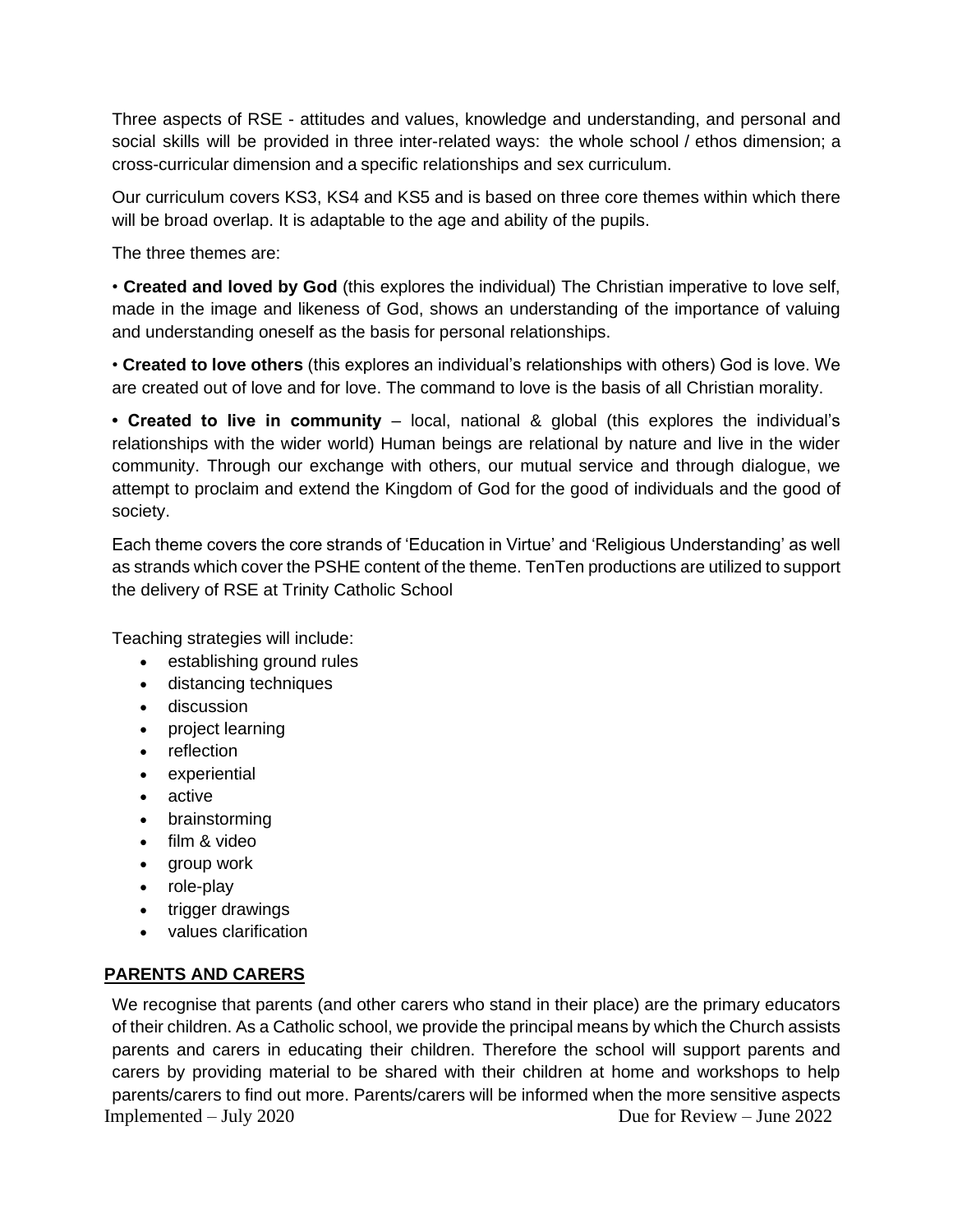of RSE will be covered in order that they can be prepared to talk and answer questions about their children's learning.

Parents must be consulted before this policy is ratified by the governors. They will be consulted at every stage of the development of the RSE programme, as well as during the process of monitoring, review and evaluation. They will be able to view the resources used by the school in the RSE programme. Our aim is that, at the end of the consultation process, every parent and carer will have full confidence in the school's RSE programme to meet their child's needs.

Parents continue to have *the right to withdraw* their children from Sex Education except in those elements which are required by the National Curriculum science orders. Should parents wish to withdraw their children they are asked to notify the school by contacting the Head of School. The school will provide support by providing material for parents to help the children with their learning.

We believe that the controlled environment of the classroom is the safest place for this curriculum to be followed. Please refer to the DfE guidance Page 17 for further details on the right to be excused from sex education (commonly referred to as the right to withdraw).

#### **BALANCED CURRICULUM**

Whilst promoting Catholic values and virtues and teaching in accordance with Church teaching, we will ensure that pupils are offered a balanced programme by providing an RSE programme that offers a range of viewpoints on issues.

Pupils will also receive clear scientific information as well as covering the aspects of the law pertaining to RSE (in secondary schools./academies relating to forced-marriage, female genital mutilation, abortion, the age of consent and legislation relating to equality). Knowing about facts and enabling young people to explore differing viewpoints is not the same as promoting behaviour and is not incompatible with our school's promotion of Catholic teaching. We will ensure that pupils have access to the learning they need to stay safe, healthy and understand their rights as individuals.

#### **RESPONSIBILITY FOR TEACHING THE PROGRAMME**

Responsibility for the specific relationships and sex education programme lays with a combination of curriculum and pastoral staff including staff from science, religious education, physical education, RSE and PSHE).

However, all staff will be involved in developing the attitudes and values aspect of the RSE programme. They will be role models for pupils of good, healthy, wholesome relationships as between staff, other adults and pupils. They will also be contributing to the development of pupils' personal and social skills.

#### **External Visitors**

Our school will often call upon help and guidance from outside agencies and health specialists to deliver aspects of RSE. Such visits will always complement the current programme and never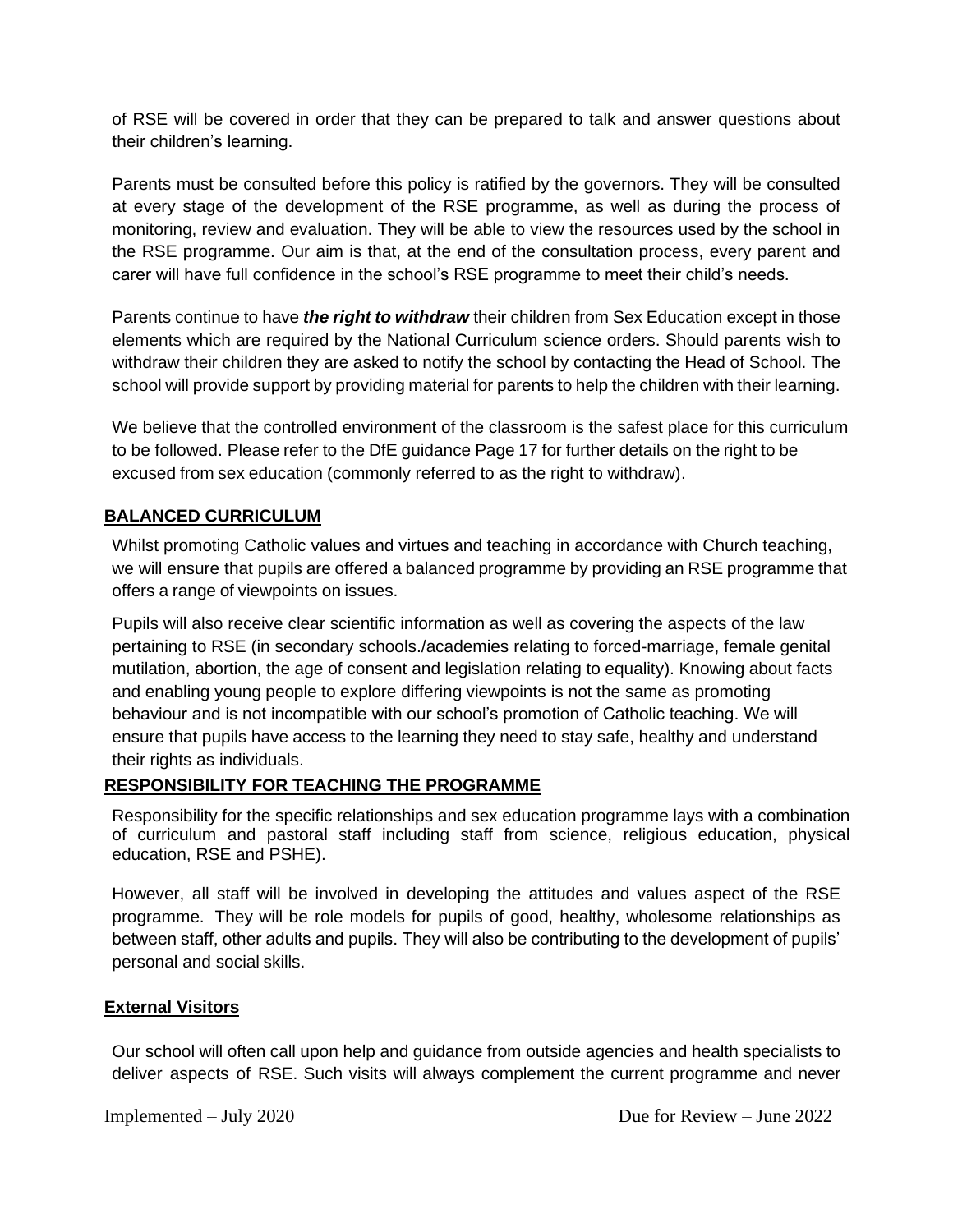substitute or replace teacher led sessions. It is important that any external visitor is clear about their role and responsibility whilst they are in school delivering a session. Any visitor must adhere to our code of practice developed in line with CES guidance 'Checklist for External Speakers to Schools<sup>5</sup>.

Health professionals should follow the school's policies, minimising the potential for disclosures or inappropriate comments using negotiated ground rules and distancing techniques as other teachers would. They will ensure that all teaching is rooted in Catholic principles and practice.

# **OTHER ROLES AND RESPONSIBILITIES REGARDING RSE**

#### **Governors**

- draw up the RSE policy, in consultation with parents and teachers;
- ensure that the policy is available to parents;
- ensure that the policy is in accordance with other whole school policies, e.g., SEN, the ethos of the school and our Christian beliefs;
- ensure that parents know of their right to withdraw their children;
- establish a link governor to share in the monitoring and evaluation of the programme, including resources used;
- ensure that the policy provides proper and adequate coverage of relevant National Curriculum science topics and the setting of RSE within PSHE.

#### Head of School

The Head teacher takes overall delegated responsibility for the implementation of this policy and for liaison with the Interim Executive Board, parents, the Diocesan Schools' Service and the Local Education Authority, also appropriate agencies

# PSHE/RSE Co-Ordinator

The co-ordinator with the head teacher has a general responsibility for supporting other members of staff in the implementation of this policy and will provide a lead in the dissemination of the information relating to RSE and the provision of in-service training. *(They may be supported by the curriculum deputy and the member of staff with responsibility for child protection).*

# All Staff

RSE is a whole school issue. All teachers have a responsibility of care; as well as fostering academic progress they should actively contribute to the guardianship and guidance of the physical, moral and spiritual well-being of their pupils. Teachers will be expected to teach RSE in accordance with the Catholic Ethos of the school. Appropriate training will be made available for all staff teaching RSE. All staff have been included in the development of this policy and all staff should be aware of the policy and how it relates to them.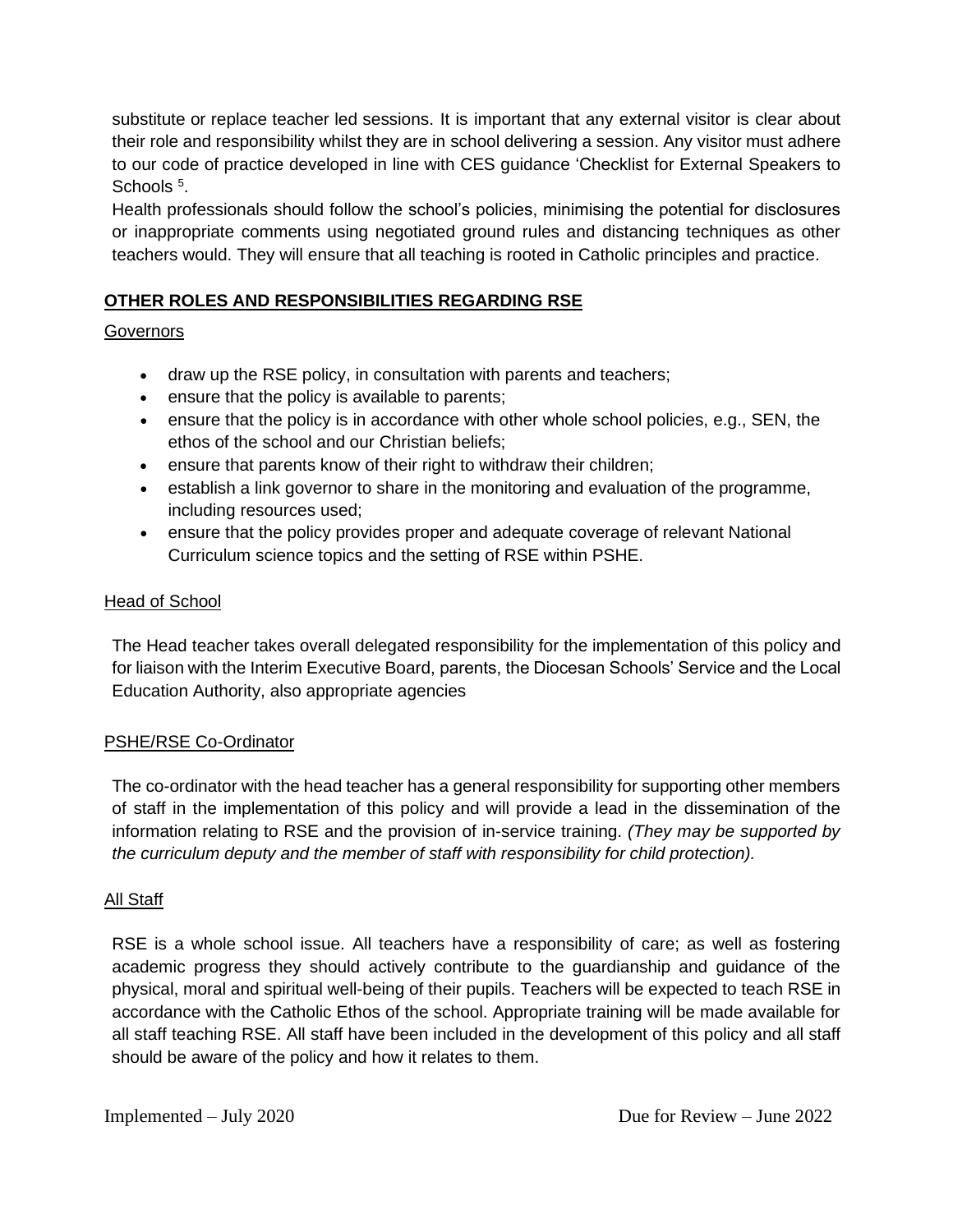# **RELATIONSHIP TO OTHER POLICIES AND CURRICULUM SUBJECTS**

This RSE policy is to be delivered as part of the PSHE framework. It includes guidelines about pupil safety and is compatible with the school's other policy documents (for example, Bullying policy, Safeguarding Policy etc)

Pupils with particular difficulties whether of a physical or intellectual nature will receive appropriately differentiated support in order to enable them to achieve mature knowledge, understanding and skills. Teaching methods will be adapted to meet the varying needs of this group of pupils.

Learning about RSE in PSHE classes will link to/complement learning in those areas identified in the RSE audit.

#### **CHILDREN'S QUESTIONS**

The governors want to promote a healthy, positive atmosphere in which RSE can take place. They want to ensure that pupils can ask questions freely, be confident that their questions will be answered, and be sure that they will be free from bullying or harassment from other children and young people.

#### **Controversial or Sensitive issues**

There will always be sensitive or controversial issues in the field of RSE. These may be matter of maturity, of personal involvement or experience of children, of disagreement with the official teaching of the Church, of illegal activity or other doubtful, dubious or harmful activity. The governors believe that children are best educated, protected from harm and exploitation by discussing such issues openly within the context of the RSE programme. The use of ground rules, negotiated between teachers and pupils, will help to create a supportive climate for discussion. (See also Relationships Education, Relationships and Sex Education (RSE) and Health Education, Managing difficult questions, Page 23 for more detail)

Some questions may raise issues which it would not be appropriate for teachers to answer during ordinary class time, e.g., where a child or young person's questions hints at abuse, is deliberately tendentious or is of a personal nature.

#### **SUPPORTING CHILDREN AND YOUNG PEOPLE WHO ARE AT RISK**

Children will also need to feel safe and secure in the environment in which RSE takes place. Effective RSE will provide opportunities for discussion of what is and is not appropriate in relationships. Such discussion may well lead to